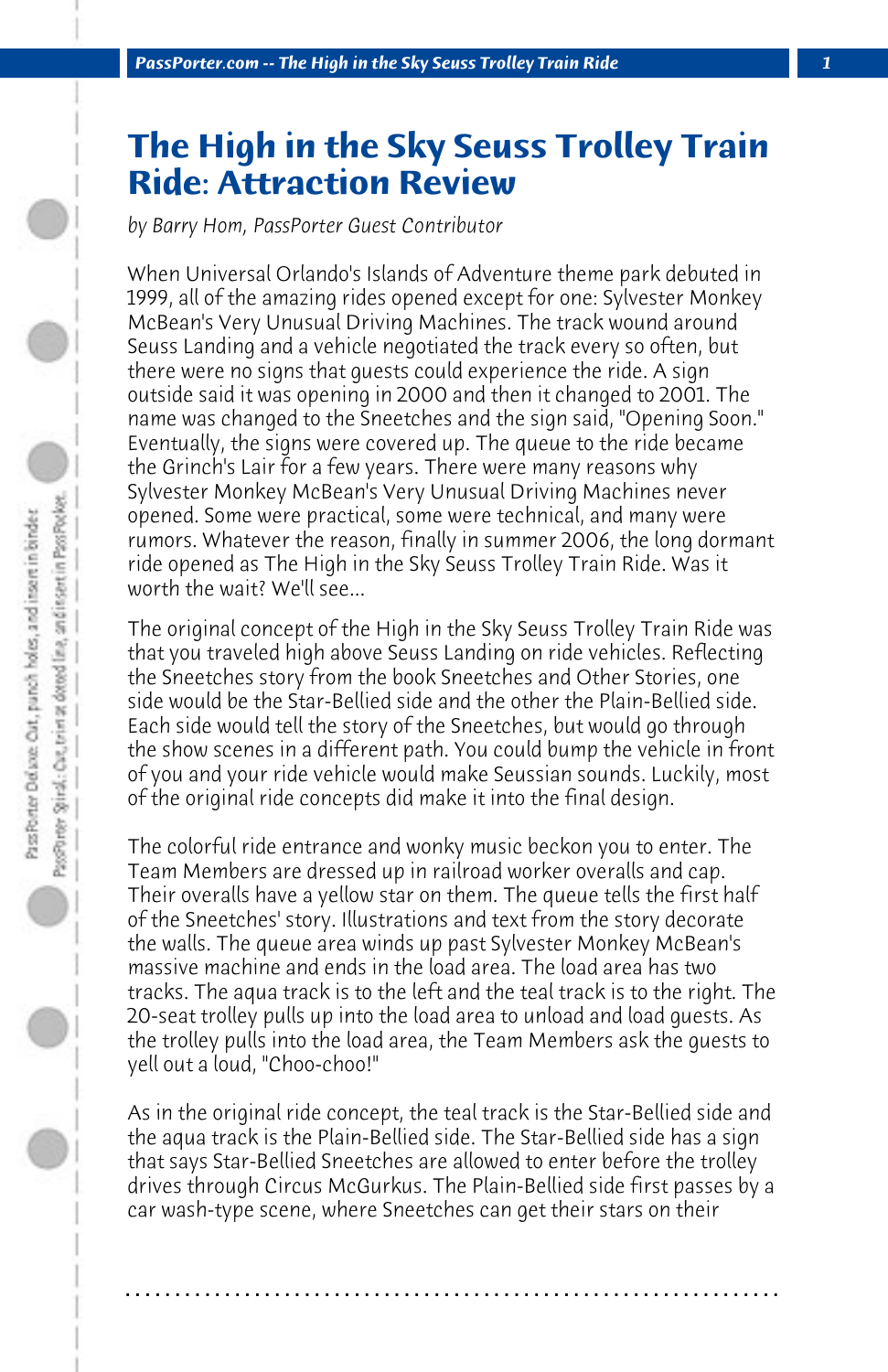bellies "washed off."

The Star-Bellied side is the side that tells the story of the Sneetches. The narrator is a young boy. The story of the Sneetches is interrupted as you pass a Seuss Landing building. When your trolley passes a building, the narrator tells a part of the story that is represented by the structure. For example, when you pass by the Green Eggs and Ham Cafe, the Sneetches story switches to lines from Green Eggs and Ham. When you are out of sight of the Green Eggs and Ham Cafe, the narrator continues the Sneetches story. The Star-Bellied side also passes through the Circus McGurkus Restaurant. When this happens, the narrator tells of the circus performers that he sees throughout the restaurant. Near the end of the ride, the trolley passes by Sylvester Monkey McBean and two Sneetches shaking hands. The narrator tells parts of the Sneetches tale that these figures represent.

The Plain-Bellied side takes a different route through Seuss Landing and does not tell the Sneetches story. The narrator is a young girl. The girl said that her father tells her that she can see many amazing things if she would be alert and keep her eyes open. As you pass by the buildings around the island, the narrator tells about the stories represented by the building. You can hear snippets of the stories Green Eggs and Ham, Sneetches and Other Stories, The Cat in the Hat, and others. You still pass by the same Sylvester Monkey McBean and the two Sneetches as on the Star-Bellied side, but the narrator says nothing about these figures.

In a park full of thrilling rides, guests might have expected the High in the Sky Seuss Trolley Ride to be a fast-moving, heart-stopping ride. Rather, it's a slow-moving ride targeted to young kids and families. It's pretty much a side attraction to the bigger and badder rides around the park. The ride is pretty relaxing and does give good aerial views of Seuss Landing. I think it could have used more show scenes about the Sneetches. Some of the show scenes make more sense if you listen to the narration of the Star-Bellied side. If you ride the Plain-Bellied side, you might be confused on the appearance of McBean and the Sneetches at the end. It would be helpful to know the Sneetches story ahead of time if you choose the Plain-Bellied side.

The biggest drawback of the ride is the loading time because the trolleys are dispatched every 3 to 4 minutes. Lines can get very long, very quickly. I've seen the line go up to 60 minutes or more during a busy afternoon. Even if you use Universal Express, you can expect to wait at least 15 minutes to ride. Because of the potentially long wait times, try to ride the High in the Sky Seuss Trolley early.

**. . . . . . . . . . . . . . . . . . . . . . . . . . . . . . . . . . . . . . . . . . . . . . . . . . . . . . . . . . . . . . . . . .**